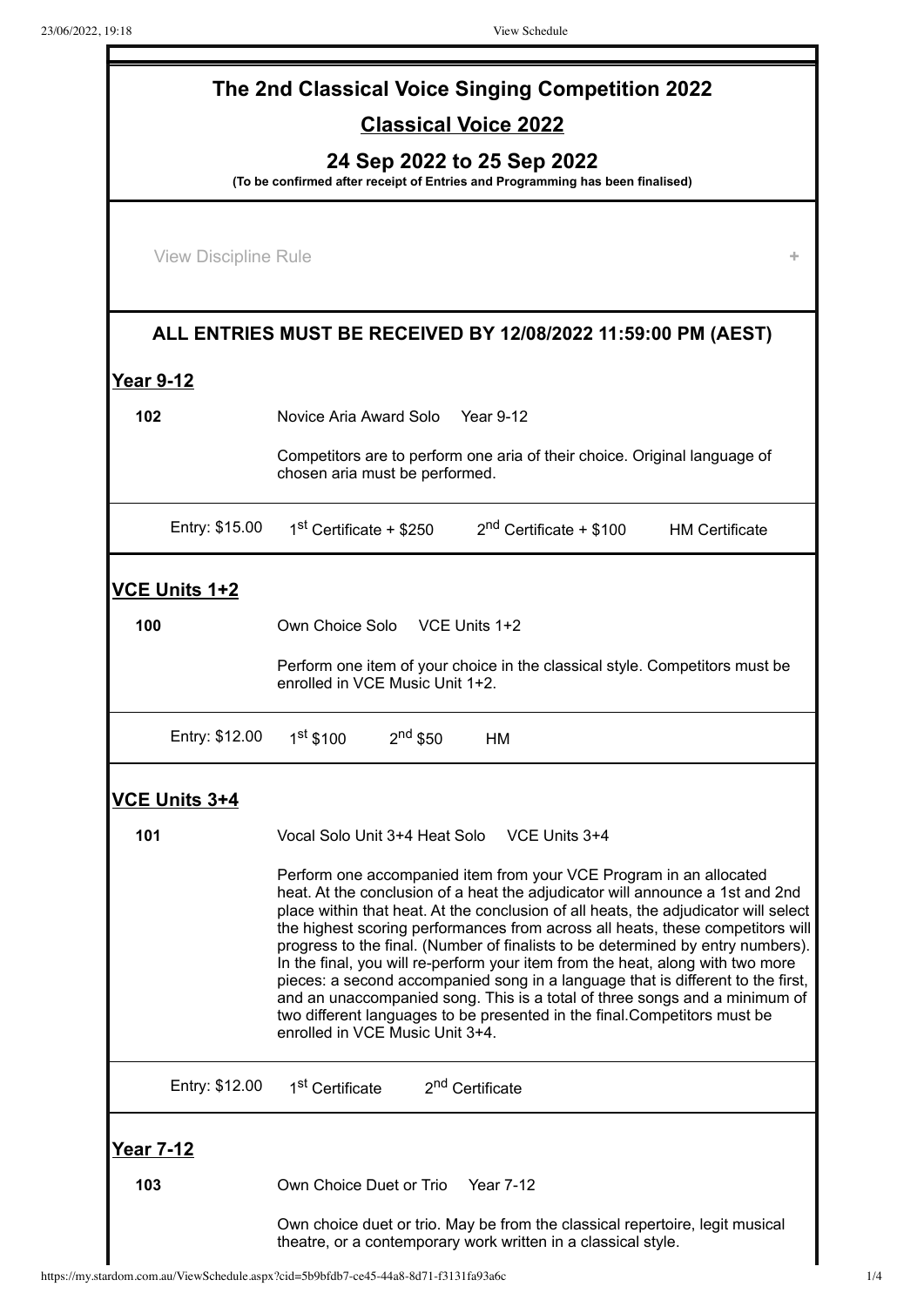$\blacksquare$ 

 $\blacksquare$ 

|            | Entry: \$15.00 | 1 <sup>st</sup> Certificate + \$40                                                                                                                                         | $2nd$ Certificate + \$20 HM Certificate |                       |  |  |
|------------|----------------|----------------------------------------------------------------------------------------------------------------------------------------------------------------------------|-----------------------------------------|-----------------------|--|--|
| 116        |                | AMEB (or equivalent) Own Choice Solo<br>Year 7-12                                                                                                                          |                                         |                       |  |  |
|            |                | Competitors are to perform 1 item from any AMEB (or equivalent) vocal<br>syllabus. Repertoire chosen must be from a current (2022) syllabus.                               |                                         |                       |  |  |
|            | Entry: \$12.00 | 1 <sup>st</sup> Certificate + \$40                                                                                                                                         | 2 <sup>nd</sup> Certificate + \$20      | <b>HM Certificate</b> |  |  |
| 117        |                | <b>Classical Crossover Solo</b>                                                                                                                                            | <b>Year 7-12</b>                        |                       |  |  |
|            |                | Competitors are to perform one song in any language from the Classical<br>Crossover genre.                                                                                 |                                         |                       |  |  |
|            | Entry: \$12.00 | 1 <sup>st</sup> Certificate + \$40                                                                                                                                         | $2nd$ Certificate + \$20                |                       |  |  |
| 118        |                | Musical Theatre Ballad Solo<br><b>Year 7-12</b>                                                                                                                            |                                         |                       |  |  |
|            |                | Competitors are to perform one ballad from the legit musical theatre<br>repertoire or operetta. Competitors do not need to be in character or costume<br>for this section. |                                         |                       |  |  |
|            | Entry: \$12.00 | $1st$ Certificate + \$40                                                                                                                                                   | $2nd$ Certificate + \$20 HM Certificate |                       |  |  |
| 119        |                | Sacred Song Solo Year 7-12                                                                                                                                                 |                                         |                       |  |  |
|            |                | Competitors are to perform one song with a religious theme.                                                                                                                |                                         |                       |  |  |
|            | Entry: \$12.00 | 1 <sup>st</sup> Certificate + \$40                                                                                                                                         | 2 <sup>nd</sup> Certificate + \$20      | <b>HM Certificate</b> |  |  |
| Year 7 & 8 |                |                                                                                                                                                                            |                                         |                       |  |  |
| 104        |                | Own Choice Solo<br>Year 7 & 8                                                                                                                                              |                                         |                       |  |  |
|            |                | Own choice classical song solo.                                                                                                                                            |                                         |                       |  |  |
|            | Entry: \$12.00 | $1st$ Certificate + \$40                                                                                                                                                   | $2nd$ Certificate + \$20                | <b>HM Certificate</b> |  |  |
| 105        |                | <b>Musical Theatre Solo</b>                                                                                                                                                | Year 7 & 8                              |                       |  |  |
|            |                | Own choice solo from a musical. Must be sung in a legit style. Must be in<br>costume and character. Minimal props optional.                                                |                                         |                       |  |  |
|            | Entry: \$12.00 | $1st$ Certificate + \$40                                                                                                                                                   | $2nd$ Certificate + \$20                | <b>HM Certificate</b> |  |  |
| 106        |                | Folk Song or Traditional Ballad Solo<br>Year 7 & 8                                                                                                                         |                                         |                       |  |  |
|            |                | Own choice folk song or traditional ballad. May be in any language. Any<br>arrangement is suitable.                                                                        |                                         |                       |  |  |
|            | Entry: \$12.00 | 1 <sup>st</sup> Certificate + \$40                                                                                                                                         | 2 <sup>nd</sup> Certificate + \$20      | <b>HM Certificate</b> |  |  |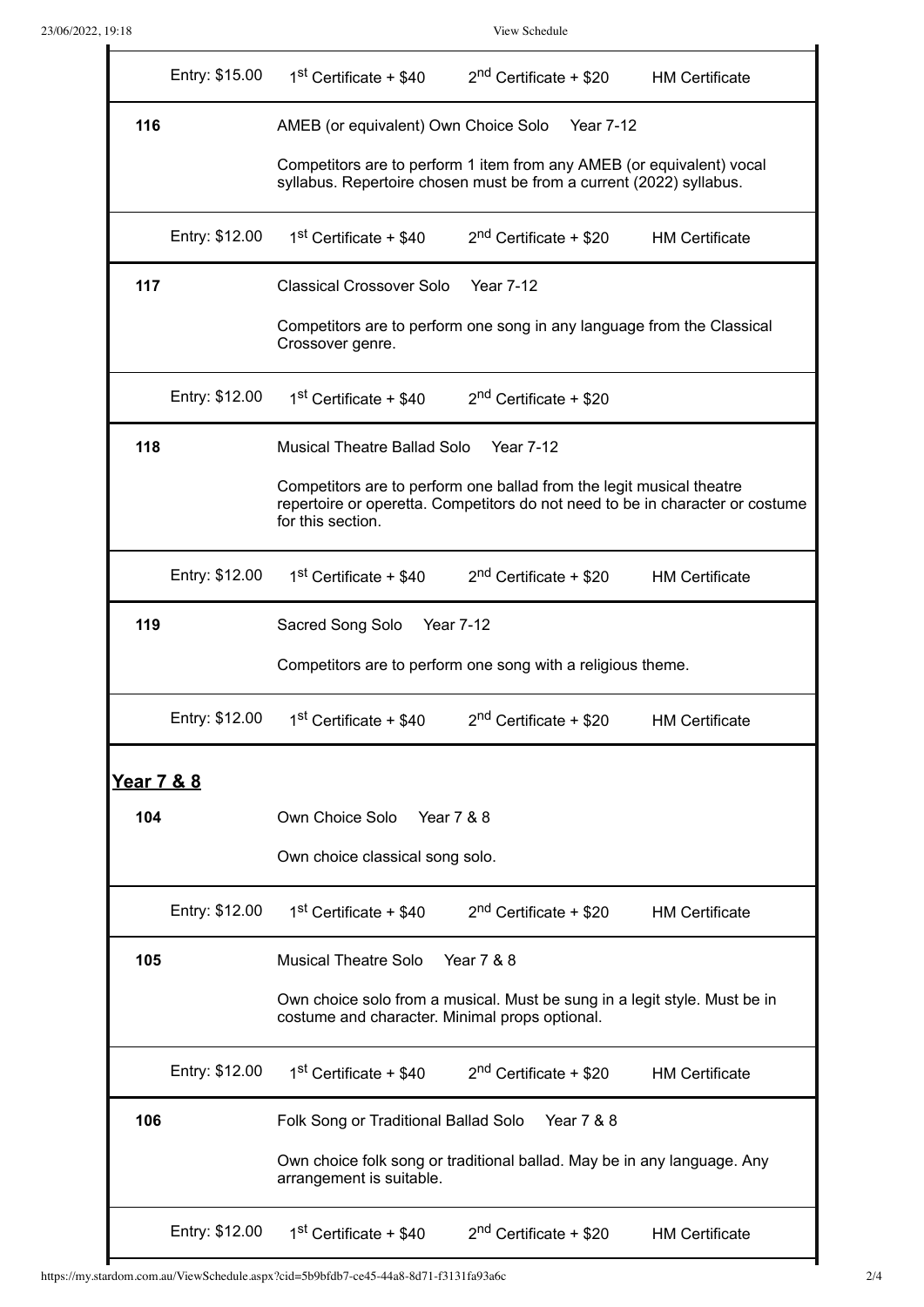View Schedule

| 107         |                | Art Song Solo<br>Year 7 & 8                                                                                                 |  |  |  |  |
|-------------|----------------|-----------------------------------------------------------------------------------------------------------------------------|--|--|--|--|
|             |                | Original language of chosen piece must be performed.                                                                        |  |  |  |  |
|             | Entry: \$12.00 | 1 <sup>st</sup> Certificate + \$40<br>$2nd$ Certificate + \$20<br><b>HM Certificate</b>                                     |  |  |  |  |
| Year 9 & 10 |                |                                                                                                                             |  |  |  |  |
| 108         |                | Own Choice Solo Year 9 & 10                                                                                                 |  |  |  |  |
|             |                | Own choice classical song solo.                                                                                             |  |  |  |  |
|             | Entry: \$12.00 | $1st$ Certificate + \$40<br>$2nd$ Certificate + \$20<br><b>HM Certificate</b>                                               |  |  |  |  |
| 109         |                | <b>Musical Theatre Solo</b><br>Year 9 & 10                                                                                  |  |  |  |  |
|             |                | Own choice solo from a musical. Must be sung in a legit style. Must be in<br>costume and character. Minimal props optional. |  |  |  |  |
|             | Entry: \$12.00 | $1st$ Certificate + \$40<br>2 <sup>nd</sup> Certificate + \$20<br><b>HM Certificate</b>                                     |  |  |  |  |
| 110         |                | Folk Song or Traditional Ballad Solo<br>Year 9 & 10                                                                         |  |  |  |  |
|             |                | Own choice folk song or traditional ballad. May be in any language. Any<br>arrangement suitable.                            |  |  |  |  |
|             | Entry: \$12.00 | 1 <sup>st</sup> Certificate + \$40<br>$2nd$ Certificate + \$20<br><b>HM Certificate</b>                                     |  |  |  |  |
| 111         |                | Year 9 & 10<br>Art Song Solo                                                                                                |  |  |  |  |
|             |                | Original language of chosen piece must be performed.                                                                        |  |  |  |  |
|             | Entry: \$12.00 | 1 <sup>st</sup> Certificate + \$40<br>$2nd$ Certificate + \$20<br><b>HM Certificate</b>                                     |  |  |  |  |
|             | Year 11 & 12   |                                                                                                                             |  |  |  |  |
| 112         |                | Own Choice Solo Year 11 & 12                                                                                                |  |  |  |  |
|             |                | Own choice classical song solo.                                                                                             |  |  |  |  |
|             | Entry: \$12.00 | 1 <sup>st</sup> Certificate + \$40<br>$2nd$ Certificate + \$20 HM Certificate                                               |  |  |  |  |
| 113         |                | Year 11 & 12<br><b>Musical Theatre Solo</b>                                                                                 |  |  |  |  |
|             |                | Own choice solo from a musical. Must be sung in a legit style. Must e in<br>costume and character. Minimal props optional.  |  |  |  |  |
|             | Entry: \$12.00 | 1 <sup>st</sup> Certificate + \$40<br>2 <sup>nd</sup> Certificate + \$20<br><b>HM Certificate</b>                           |  |  |  |  |
| 114         |                | Year 11 & 12<br>Folk Song or Traditional Ballad Solo                                                                        |  |  |  |  |
|             |                | Own choice folk song or traditional ballad. May be in any language. Any                                                     |  |  |  |  |